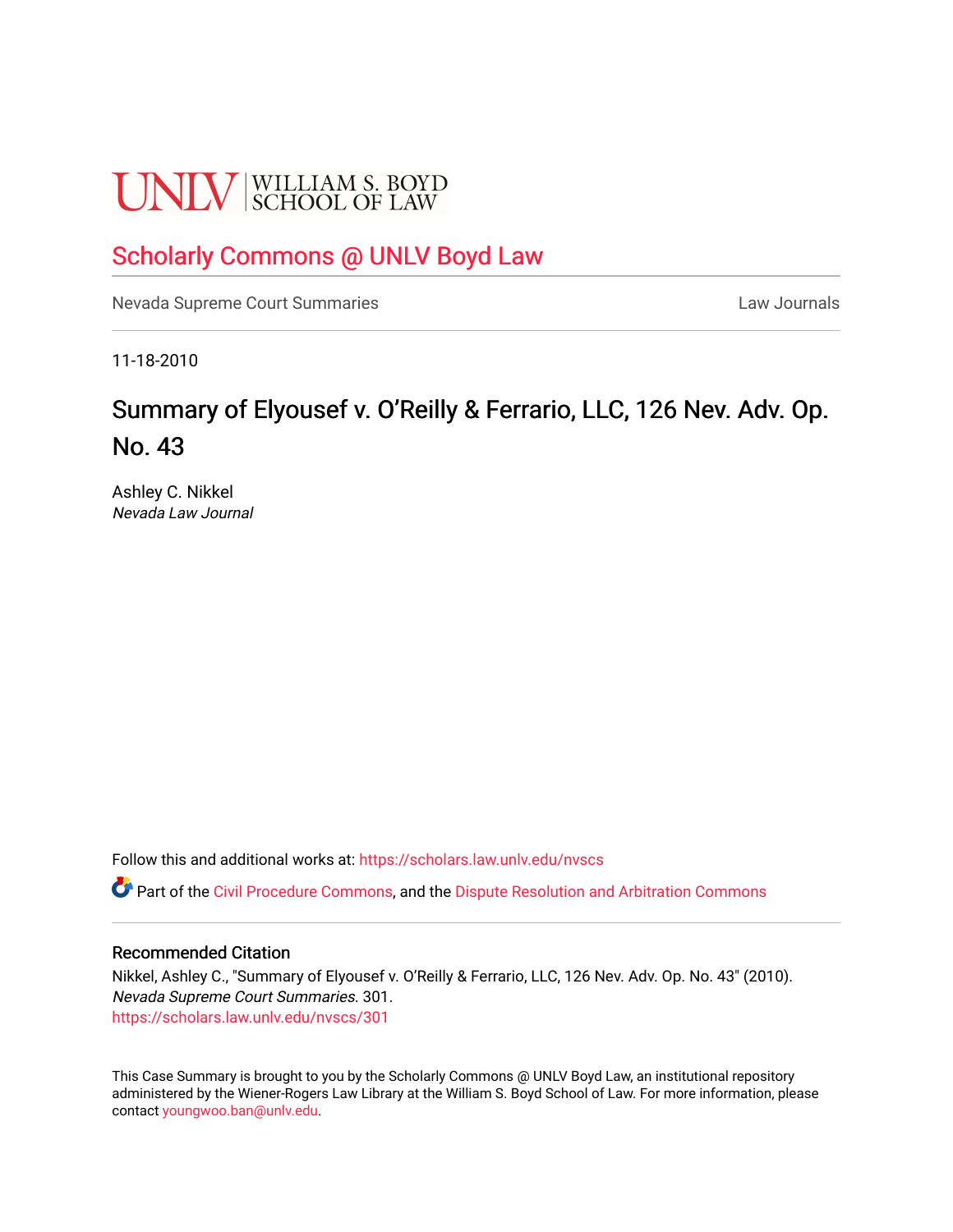### *Elyousef v. O'Reilly & Ferrario, LLC***, 126 Nev. Adv. Op. No. 43 (November 18, 2010)[1](#page-1-0)**

#### **CIVIL PROCEDURE – DOUBLE RECOVERY AND ISSUE PRECLUSION**

#### **Summary**

An appeal from a summary judgment in a legal malpractice action.

#### **Disposition/Outcome**

The Court affirmed the district court's order of summary judgment in the respondents' favor because both the doctrines of double recovery and issue preclusion barred the appellant from recovering.

#### **Factual and Procedural History**

Bashar Ahmad Elyousef ("Elyousef") entered into a business transaction with C. Dean Homayouni ("Homayouni"), his attorney at O'Reilly and Ferrario, LLC ("O'Reilly"), resulting in Homayouni obtaining Elyousef's interest in Nevada Oil and Land Development, LLC ("NOLD"). Homayouni left O'Reilly due to a conflict of interest. Homayouni sued Elyousef, who filed a counterclaim, alleging Homayouni negligently lost his interest in NOLD. The district court found for Elyousef, awarding him \$150,000 in damages plus \$225,631 in costs and fees. Homayouni subsequently settled with Elyousef for \$50,000, plus the return of his interest in NOLD.

In Elyousef's subsequent suit against O'Reilly, the district court granted summary judgment in O'Reilly's favor on the grounds that the doctrines of double recovery and issue preclusion barred Elyousef's recovery. Elyousef appealed, maintaining neither doctrine barred him from seeking further damages.

#### **Discussion**

#### *Standard of Review*

The Court reviewed the order granting summary judgment *de novo*. [2](#page-1-1) T he *de novo* standard also applied to the question of whether the double recovery doctrine precluded a claim.<sup>[3](#page-1-2)</sup>

#### *Double Recovery Doctrine*

Under the double recovery doctrine, a plaintiff may not recover twice for the same injury simply because he or she presents two legal theories.<sup>[4](#page-1-3)</sup> In *Grosjean v. Imperial Palace*,<sup>[5](#page-1-4)</sup> the

<span id="page-1-0"></span> $^{1}$  By Ashley C. Nikkel<br> $^{2}$  Sustainable Growth Initiative Comm. v. Jumpers, LLC, 122 Nev. 53, 61, 128 P.3d 452, 458 (2006).

<span id="page-1-2"></span><span id="page-1-1"></span><sup>&</sup>lt;sup>3</sup> See Morley-Murphy Co. v. Zenith Elecs. Corp., 142 F.3d 373, 378 (7th Cir. 1998); Nev. Classified Sch, Emps.

<span id="page-1-3"></span>Ass'n v. Quaglia, 124 Nev. 60, 63, 177 P.3d 509, 511 (2008).<br>
<sup>4</sup> 25 C.J.S. Damages § 5 (2002) (citing Greenwood Ranches, Inc. v. Skie Constr. Co., 629 F.2d 518 (8th Cir. 1980)).<br>
<sup>5</sup> 125 Nev. \_\_\_, \_\_, 212 P.3d 1068, 1084

<span id="page-1-4"></span>